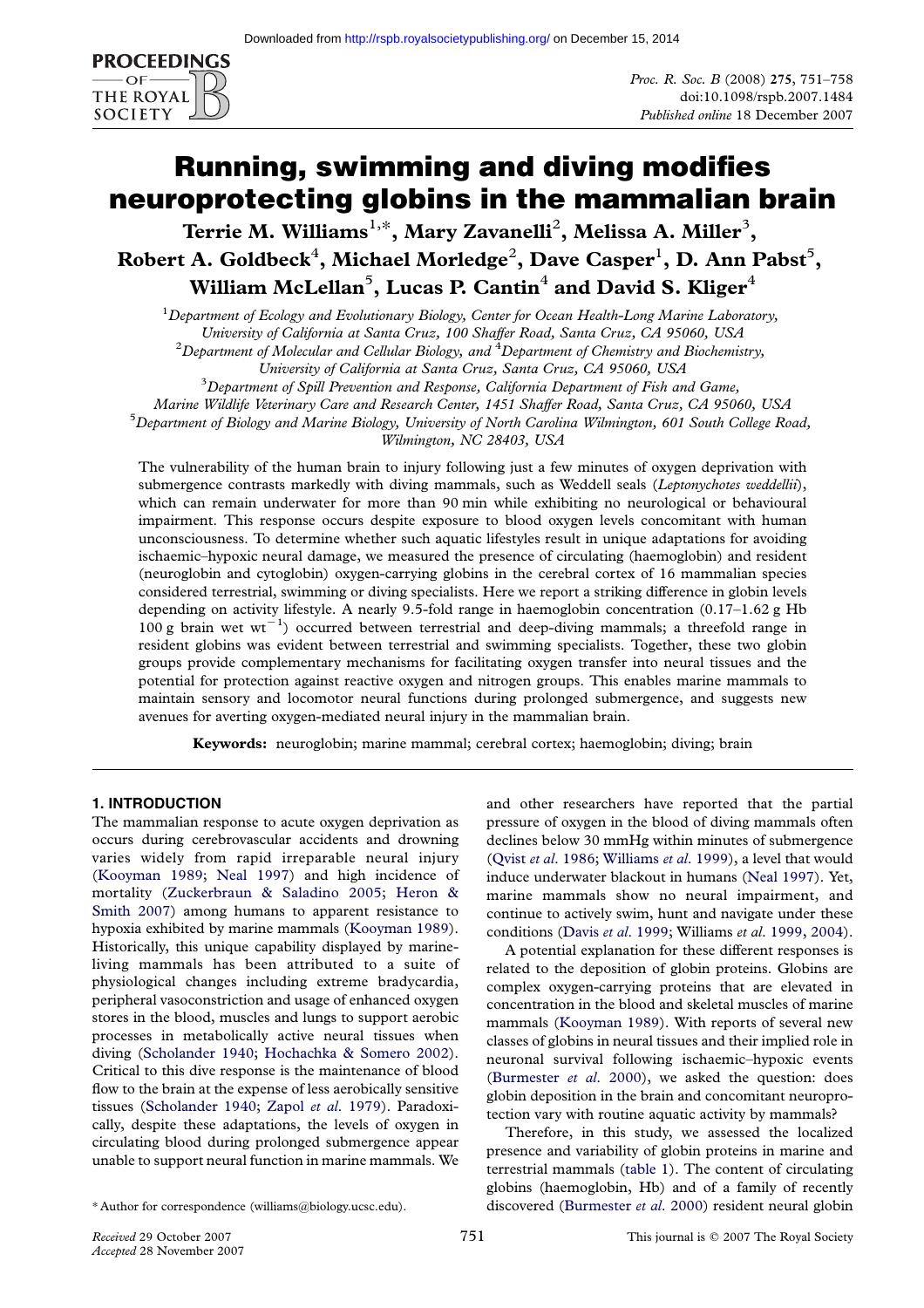<span id="page-1-0"></span>Table 1. Mammalian species, general habitat classification and circumstance of death for the carcasses sampled in this study. (All animals with the exception of the mice were [obtained from the wild following ac](http://rspb.royalsocietypublishing.org/)cidental death or euthanasia. Laboratory mice were euthanized by cervical dislocation (CD) or exposure to  $CO<sub>2</sub>$ . Here *n* represents the number of individuals in each group.)

| mammal species                                           | $\boldsymbol{n}$ | preferred habitat | circumstance                   |
|----------------------------------------------------------|------------------|-------------------|--------------------------------|
| canids                                                   |                  |                   |                                |
| coyote ( <i>Canis latrans</i> )                          | 3                | terrestrial       | acute trauma                   |
| red fox ( <i>Vulpes fulva</i> )                          | 3                | terrestrial       | acute trauma                   |
| felids                                                   |                  |                   |                                |
| bobcat (Lynx rufus)                                      | 2                | terrestrial       | acute trauma                   |
| mountain lion (Felis concolor)                           | 3                | terrestrial       | acute trauma                   |
| rodent                                                   |                  |                   |                                |
| mouse (Mus musculus)                                     | 30               | terrestrial       | euthanized (15 ea. CD, $CO2$ ) |
| mustelid                                                 |                  |                   |                                |
| sea otter (Enhydra lutris)                               | 3                | marine coastal    | stranded, $n=2$                |
|                                                          |                  |                   | euthanized, $n=1$              |
| pinnipeds                                                |                  |                   |                                |
| California sea lion (Zalophus californianus)             | 4                | marine coastal    | stranded, $n=3$                |
|                                                          |                  |                   | euthanized, $n=1$              |
| elephant seal (weaner; Mirounga gangustirostris)         | 1                | pelagic           | stranded                       |
| cetaceans                                                |                  |                   |                                |
| common dolphin (Delphinus delphis)                       | 2                | marine coastal    | acute trauma                   |
| bottlenose dolphin (Tursiops truncatus)                  | 3                | marine coastal    | stranded                       |
| harbour porpoise (Phocoena phocoena)                     | 3                | marine coastal    | stranded                       |
| melon-headed whale (Peponocephala electra)               | 1                | continental shelf | stranded                       |
| pacific white-sided dolphin (Lagenorhynchus obliquidens) | 1                | pelagic           | stranded                       |
| pilot whale (Globicephala macrorhynchus)                 | 3                | pelagic           | stranded                       |
| risso's dolphin (Grampus griseus)                        | 1                | pelagic           | euthanized                     |
| Blainville's beaked whale (Mesoplodon densirostris)      |                  | pelagic           | stranded                       |

proteins (RNG, neuroglobin and cytoglobin) were determined spectrophotometrically in samples of cerebral cortex. Relative concentrations of neuroglobin and cytoglobin were also determined from globin expression patterns for mRNA in complementary brain samples from representative species. These globin levels were then correlated to the preferred habitat, activity patterns and relative exposure to hypoxia for each species.

### 2. MATERIAL AND METHODS

#### (a) Animals

Samples of brain were collected from 41 terrestrial mammals and 23 marine mammals representing 15 different wild species and 1 laboratory species (table 1). All animals except mice were acquired opportunistically. These included stranded animals, fisheries bycatch, road kills or animals purposely trapped and killed in state and federal programmes due to threats to other animals or humans. Mice were obtained from a laboratory vivarium following euthanization. Carcasses were immediately sampled in the field, refrigerated for necropsy within 24 hours or frozen at  $0^{\circ}$ C until examination. Only mature animals in fresh post-mortem condition, as evidenced by the presence of rigor mortis, minimal autolysis, and general integrity of internal and external tissues were used.

By categorizing the carcasses according to the manner of death, we were able to compare variations in globin content in the cerebral cortex with the relative duration of ante-mortem hypoxia. Because the brain responds to hypoxia by transient increases in cerebral blood flow (Hudak et al. 1986; Kanaan et al. 2006), samples from prolonged mortality events (i.e. trauma and live stranding) were considered representative of

a maximum, acute globin response in this study. Conversely, samples obtained following relatively short mortality events (i.e. euthanization) were considered a minimum response. This paradigm was tested in mice by comparing globin concentrations in the cerebral cortex of animals euthanized by  $CO<sub>2</sub>$  exposure (hypoxic group) or by cervical dislocation (normoxic group). Similar comparisons were conducted for sea otters and California sea lions following accidental death or euthanization. Consistently, higher values were measured for the accidental group. Thus, to ensure comparable conditions, all values reported here are from samples obtained from carcasses following a presumed prolonged mortality (hypoxic) event unless noted.

All procedures involving tissues and animals followed NIH guidelines as approved under the UCSC Chancellor's Animal Research Committee. The use of terrestrial and marine mammal tissues was approved by permits through the California Department of Fish and Game and National Marine Fisheries Service-Protected Resources Division, respectively.

#### (b) Tissue sample collection

Brain samples were taken from both fresh and frozen carcasses. Once the brain was isolated, samples of cerebral cortex were obtained. Total size of each sample was dependent on the animal but was minimally 6 g except for mice. For the latter, both cerebral hemispheres were isolated and used in entirety in the assays. All samples were placed in airtight containers and immediately frozen at 0 or  $-80^{\circ}$ C until analyses. Prior to analysis, the dura mater and arachnoid containing the major meningeal blood vessels were dissected away in each sample. For consistency, samples from all tested species except mice used peripheral grey matter with the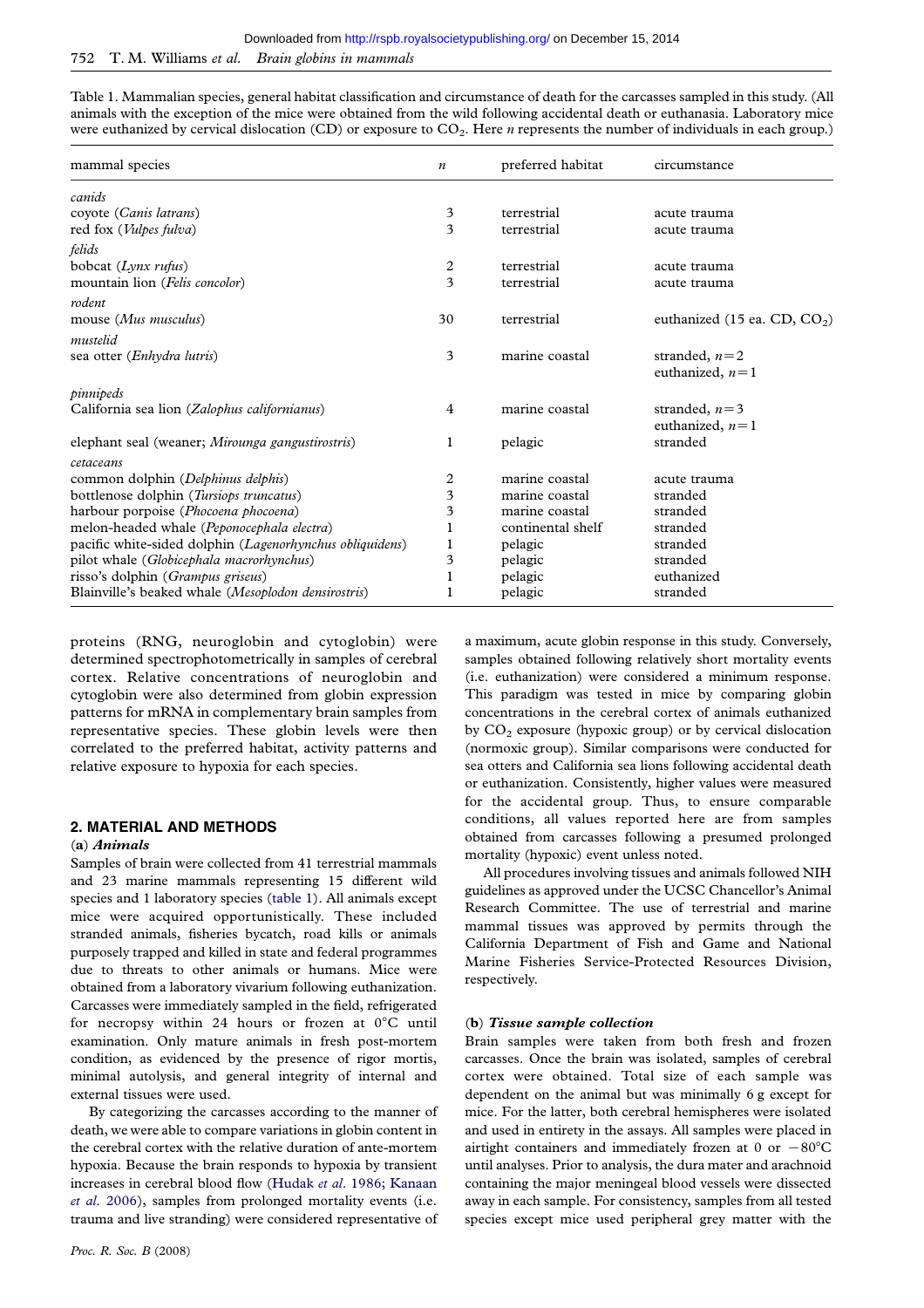underlying white matter tracts removed. Samples were subdivided into four replicates for simult[aneous analysis.](http://rspb.royalsocietypublishing.org/)

#### (c) Circulating and resident globin protein contents

The content of globin proteins measured in g globin 100 g wet wt<sup>-1</sup> in brain samples was determined using a modification of spectrophotometric methods and calculations by Reynafarje (1963). Semi-frozen samples (approx. 1–2 g) were weighed, minced and placed in cold, low ionic strength buffer (40 mM phosphate at  $pH=6.6$ ). To ensure adequate globin concentration for spectrophotometric analyses, the bu[ffer to tissue ratio w](#page-7-0)as adjusted to  $5.6-20.0$  ml buffer  $g^{-1}$ wet tissue depending on species. Paired tests using different buffer dilutions demonstrated no change in globin recovery over this range. Each sample was sonicated (Fisher Scientific Sonic Dismembrator 100) for 1–2 min on ice, and immediately centrifuged (Sorval RC-5B refrigerated Superspeed, DuPont Instruments) at  $0^{\circ}$ C and 28 000 g for 50 min. The clear supernatant was drawn and bubbled at room temperature with pure CO for 8 min. Approximately 0.02 g of sodium sulphite was added to ensure complete reduction. The absorbance of each sample was read at room temperature on a desktop spectrophotometer (UV–visible Bio spec-1601, Shimadzu Corp., Kyoto, Japan) over the wavelength range 416–568 nm encompassing peak absorbencies for Hb (Zijlstra & Buursma 1997), cytoglobin (Fago et al. 2004a) and neuroglobin (Burmester et al. 2000; Dewilde et al. 2001; Fago et al. 2004a).

Samples from each animal were run in triplicate. During i[ndividual tests, replicates](#page-7-0) from one t[errestrial and one](#page-7-0) marine species w[ere assayed in tandem. In addition, in each](#page-7-0) [assay a blank com](#page-7-0)prised of buffer alone was used as a zero reference; a corresponding skeletal muscle sample of known myoglobin content was used to calibrate for span globin values. By combining resident globin proteins, adjusting buffer levels and using samples following hypoxia associated with prolonged mortality events, we obtained globin concentrations within the range required for accurate spectrophotometric analysis. Using these techniques, the estimated detection limit was approximately 0.05 g of globin 100 g brain wet wt $^{-1}$ .

#### (d) Calculations

Globin protein contents were calculated according to Beer's law by eliminating resident globins (neuroglobin and cytoglobin combined) from Hb values in a modification of Reynafarje (1963). Hb concentration  $(C^{Hb}, mol 1^{-1})$  was determined from

$$
C^{Hb} = \frac{Abs_{538} - Abs_{561}}{1900},
$$
\n(2.1)

[using](#page-7-0) [an](#page-7-0) [extincti](#page-7-0)on coefficient  $(\varepsilon)$  for carboxy-Hb of  $13.8 \times 10^3$  and  $11.9 \times 10^3$  at 538 and 561 nm, respectively (Reynafarje 1963; Antonini & Brunori 1971), and assumed equality in  $\varepsilon$  for resident globins at these wavelengths (Dewilde et al. 2001; Fago et al. 2004a). Although the reported difference for  $\varepsilon^{\rm Ng}$  for these wavelengths varies by [2.6% \(Fago](#page-7-0) et al. 2004a[\), the level of erro](#page-7-0)r in  $C^{Hb}$  was minimal. This was determined by assaying whole dolphin [blood of known Hb c](#page-7-0)o[ntent, which resulte](#page-7-0)d in a less than 1.0% error.  $C^{Hb}$  from equation (2.1) was converted to g Hb 100 g [brain wet wt](#page-7-0)<sup>-1</sup> by multiplying by the buffer dilution factor, a unit constant of 0.1, and the reported molecular weight for Hb of cetaceans  $(MW=16 035 Da$  for single

polypeptide subunits), pinnipeds ( $MW = 15920$  Da) or mice  $(MW=16 363 Da; http://www.expasy.org/sprot/) where$ appropriate.

Calculating the concentration of the remaining neural globin proteins in the tissues was complicated by the comparative lack of i[nformation regarding extinctio](http://www.expasy.org/sprot/)n coefficients or normative values. Cytoglobin concentrations for neural tissues are currently unavailable, and the estimated neuroglobin concentration in total mouse brain extracts and retina ranges from 1 to  $100 \mu M$  (Burmester et al. 2000; Schmidt et al. 2003). Burmester & Hankeln (2004) also state that 'local concentrations of neuroglobin are probably much higher' than the estimated 1  $\mu$ M in the brain. To avoid these uncertainties, we first determined a resident globin concentration  $(C^{RNG})$  estim[ate for each sample from the difference](#page-7-0) in sample absorbency attributed to Hb (equation (2.1)) and the remaining combined neuroglobin–cytoglobin concentration. This estimate was then used to calculate the relative RNG level from the ratio of C<sup>RNG</sup> for each species and C<sup>RNG</sup> for mice, the only mammalian species for which neuroglobin concentrations have been reported. Patterns in relative globin levels were validated by mRNA expression analyses for the same tissues (described below). Using this ratio, we circumvented potential over- or underestimates in actual concentrations while preserving the relative magnitude in resident globin levels for the species examined. The use of relative levels also enabled us to account for potential background contributions from non-oxygen-binding haem proteins, such as cytochrome c. If present in brain tissue extracts, these proteins would be expected to absorb light at 538 and 561 nm, although with different extinction coefficients than used in the analyses.

CRNG was calculated from

$$
Abs_{561} = (e_{561}^{Hb} \times C^{Hb}) + (e_{561}^{RNG} \times C^{RNG}), \qquad (2.2)
$$

where  $\varepsilon_{561}^{\text{Hb}}$  is as above and  $\text{C}^{\text{Hb}}$  is from equation (2.1). In the absence of available extinction coefficients for cytoglobin, we used an assumed  $\varepsilon_{561}^{\rm RNG}$  set at the reported  $\varepsilon_{561}^{\rm Ngb}$  for neuroglobin of  $11.2 \times 10^3$  (Fago *et al.* 2004*a*). The oxygen-binding kinetics of cytoglobin and its relatedness to myoglobin (Fago et al. 2004*a*) suggest that  $\varepsilon_{561}^{cygb}$  could vary by approximately 30% from this assumed value (the range of  $\varepsilon$  for neuroglobin, Hb and myoglobi[n at a wavelength](#page-7-0) of 561 nm). As this will not affect the proportional relationship of  $C^{RNG}$  [between](#page-7-0) [mamm](#page-7-0)alian groups, we used  $\varepsilon_{561}^{\text{Ngb}}$  as an approximation of the combined  $\varepsilon_{561}^{RNG}$  to assess relative resident globin concentrations for terrestrial and marine species.

### (e) Neuroglobin and cytoglobin mRNA expression analysis

To validate the patterns in RNG between species, we isolated total RNA from samples of cerebral cortex from eight representative species of terrestrial (mountain lion, bobcat and mouse) and marine (sea otter, harbour porpoise, common dolphin, pilot whale and melon-headed whale) mammals. For each sample, the Qiagen RNeasy Mini Kit was used according to the manufacturer's instructions as previously reported by Burmester et al. (2000, 2002). Total RNA  $(2 \mu g)$  was reverse transcribed with a combination of oligo(dT) and random hexamer primers using standard conditions prescribed in the Qiagen Omniscript Reverse Transcription Kit. PCR was cond[ucted using](#page-7-0) the Qiagen HotStarTaq protocol and one-tenth of the total reverse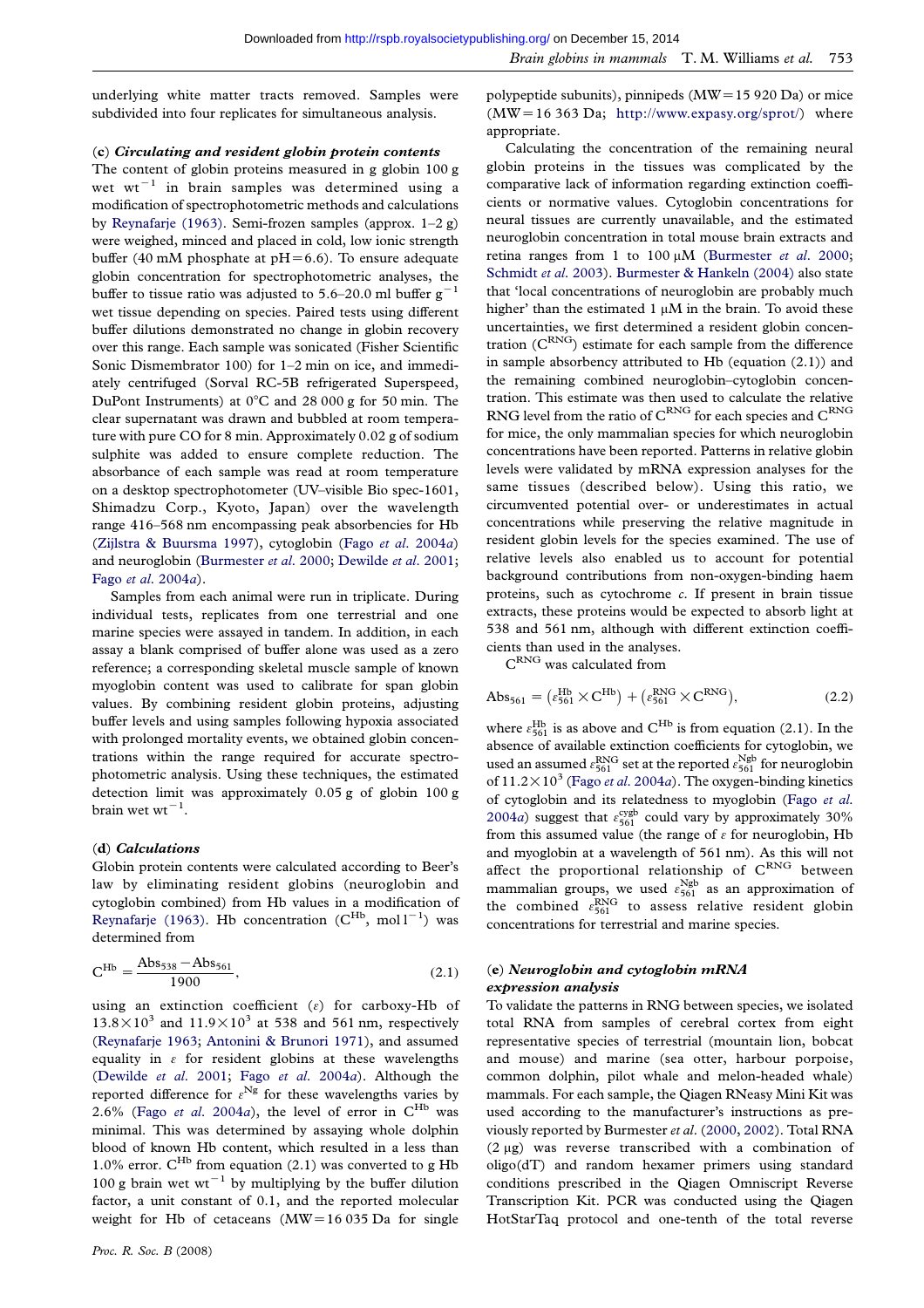transcription reaction. Previously published primers were used for cytoglobin (Burmester et al. 200[2\); primers for](http://rspb.royalsocietypublishing.org/) neuroglobin were 5'-ATGGAGCGCCCGGAG-3' and 5'-ACTCGCCATCCCAGCCTCG-3'.

#### (f ) Statistics

Differences in globin concentrations between terrestrial and marine mammal groups were determined by t-tests (SYSTAT v. 10, 1998, SPSS, Inc.) with Hb and RNG tested separately. To evaluate the effect of hypoxia events on Hb and RNG concentrations, we ran two-way ANOVAs on raw values for each globin type in mice, sea otters and sea lions. The differences in globin concentrations between hypoxia and normoxia, between species, and potential interactive effects were tested with the same statistical software using species and hypoxic status as factors. The relationship between RNG level and maximum dive duration was determined using a least-squares regression analysis for nonlinear functions (SIGMASTAT, v. 3.5, 2005, SigmaStat, Inc.). All means for optical densities, Hb concentrations and RNG levels are reported as  $\pm 1$  s.e.m. unless noted.

#### 3. RESULTS

#### (a) Hb levels in terrestrial and marine mammal brains

Pigmentation of the cerebral cortex was strikingly different between terrestrial and marine mammals, and attributed primarily to relative Hb concentration (figure 1a). Cortical areas were substantially less pigmented for felids, canids and mice than for homologous sites in cetaceans, pinnipeds and sea otters. Spectrophotometric analyses of total pigmentation at the average absorban[ce peak](#page-4-0) wavelength of 558–568 nm for carboxy-Hb (Zijlstra & Buursma 1997) and deoxy-neuroglobin (Burmester et al. 2000) revealed a 2.4-fold higher optical density for samples from marine species  $(0.599 \pm 0.078 \text{ OD}, n=10)$  compared with terrestrial species  $(0.245 \pm 0.022 \text{ OD}, n=5)$ . Admittedly, several factors may co[ntribute to visible sta](#page-7-0)ining, and therefore pigmentation, of the tissues including the postmortem interval, degree of erythrocyte disruption and blood vessel degradation. However, these post-mortem effects would not alter total tissue optical density.

Translating these absorbencies into Hb concentrations revealed wide variation for the cerebral cortices of mammals. A nearly 10-fold difference in Hb concentration occurred between mountain lions (Felis concolor) and a pelagic diver, the pilot whale (Globicephala macrorhynchus; figure 1a). All terrestrial mammals exhibited Hb concentrations less than 0.34 g Hb 100 g brain wet wt<sup>-1</sup> and were statistically distinct from marine mammals  $(n=16)$ species,  $t_{14}=2.49$ ,  $p=0.026$ ). Cetaceans, pinnipeds and [sea otte](#page-4-0)rs showed Hb concentrations greater than 0.37 g Hb 100 g brain wet wt<sup>-1</sup> and often much higher within comparable areas of the cerebral cortex. There was also a general trend for higher Hb concentrations in larger deeper-diving animals (based on dive records in Kooyman 1989, Hedrick & Duffield 1991 and Noren & Williams 2000), although two of the purportedly deepest divers (Tyack et al. 2006), the Blainville's beaked whale (Mesoplodon densirostris) and Risso's dolphin ([Grampus](#page-7-0) [griseu](#page-7-0)s[\), had Hb levels only 2.1 t](#page-7-0)imes [the mean value for](#page-7-0) [terres](#page-7-0)trial species.

### (b) RNG levels in swimmers, divers and terrestrial mammals

Like Hb, the level of RNGs in the form of neuroglobin and cytoglobin reached higher levels in the cerebral cortex and were statistically distinct ( $n=15$  species,  $t_{70}=3.181$ ,  $p=0.002$ ) for marine mammals compared with terrestrial mammals (figure 1b). Estimated RNG concentration for the mouse cerebral cortex was  $5.40 \pm 0.75 \mu M$  (n=15) mice) and within the range of estimated values for neuroglobin in other neural tissues in mice (Burmester et al. 2000; [Schmid](#page-4-0)t et al. 2003; Burmester & Hankeln 2004). We found a threefold range in RNG levels among the 16 mammalian species tested in the present study. Based on corresponding Hb level, preferred [habitat and](#page-7-0) [general act](#page-7-0)i[vity pattern of each species, relative RNG](#page-7-0) [levels](#page-7-0) clustered into three discrete groups, terrestrial mammals, swimming specialists and diving specialists (figures  $1b$  and  $2$ ). Mean relative RNG levels based on the ratio of wild species to mouse values were  $1.23\pm0.29$  $(n=4$  species) for terrestrial mammals,  $1.05\pm0.12$  (n=4) species) for divers and  $2.04 \pm 0.11$  (n=6 species) for swimme[rs](#page-4-0). Here ['s](#page-5-0)wimming specialist' and 'diving specialist' encompasses more than performance capability. Rather, the designations follow those of Hedrick & Duffield (1991) for marine mammals in which swimmers generally reside in shallower waters, dive for shorter periods and demonstrate faster sustained aerobic swimming activities than deep-diving specialists. T[he pattern of](#page-7-0) [mRNA expressio](#page-7-0)n for neuroglobin confirmed this distinction with comparatively greater globins levels evident for fast-swimming species (figure 1b).

## (c) Variability in globin levels within the cerebral cortex

Because previous stud[ies have](#page-4-0) demonstrated hypoxiainduced increases in cerebral blood flow (Hudak et al. 1986; Kanaan et al. 2006) and enhanced expression of neuroglobin (Sun et al. 2001; Roesner et al. 2006) and cytoglobin (Schmidt et al. 2004) in neural tissues, we examined globin levels in brain samples o[btained from](#page-7-0) [mice, sea otters and sea](#page-7-0) lions exposed to different durations of [ante-mortem hypoxia. We found tha](#page-7-0)t the globin resp[onse to presumed h](#page-7-0)ypoxic events differed between terrestrial and marine mammals (figure 3). For laboratory mice, hypoxia induced by  $CO<sub>2</sub>$  exposure resulted in a 58.2% increase in Hb concentration within the cerebral cortex compared with a normoxic control group. The response was even greater bet[ween norm](#page-5-0)oxic and hypoxic beach-stranded marine mammals (two-way ANOVA with species and hypoxic status as factors, where  $F_{2,16}=30.57$  for species,  $F_{1,16}=118.07$  for status and  $F_{2,16}=17.50$  for the interaction term at  $p < 0.001$ ). Resident globins demonstrated smaller changes with short-term exposure to hypoxic events regardless of mammalian group (figure 3), although differences between species remained significant (two-way ANOVA, where  $F_{2,16}=16.55$ ,  $p<0.001$  for species;  $F_{1,16}=0.01$ ,  $p=0.94$  for hypoxic status and  $F_{2,16}=2.11$ ,  $p=0.15$  for the interaction term).

#### 4. DISCUSSION

Our study indicates that both circulating and resident globin protein levels in the mammalian brain are modified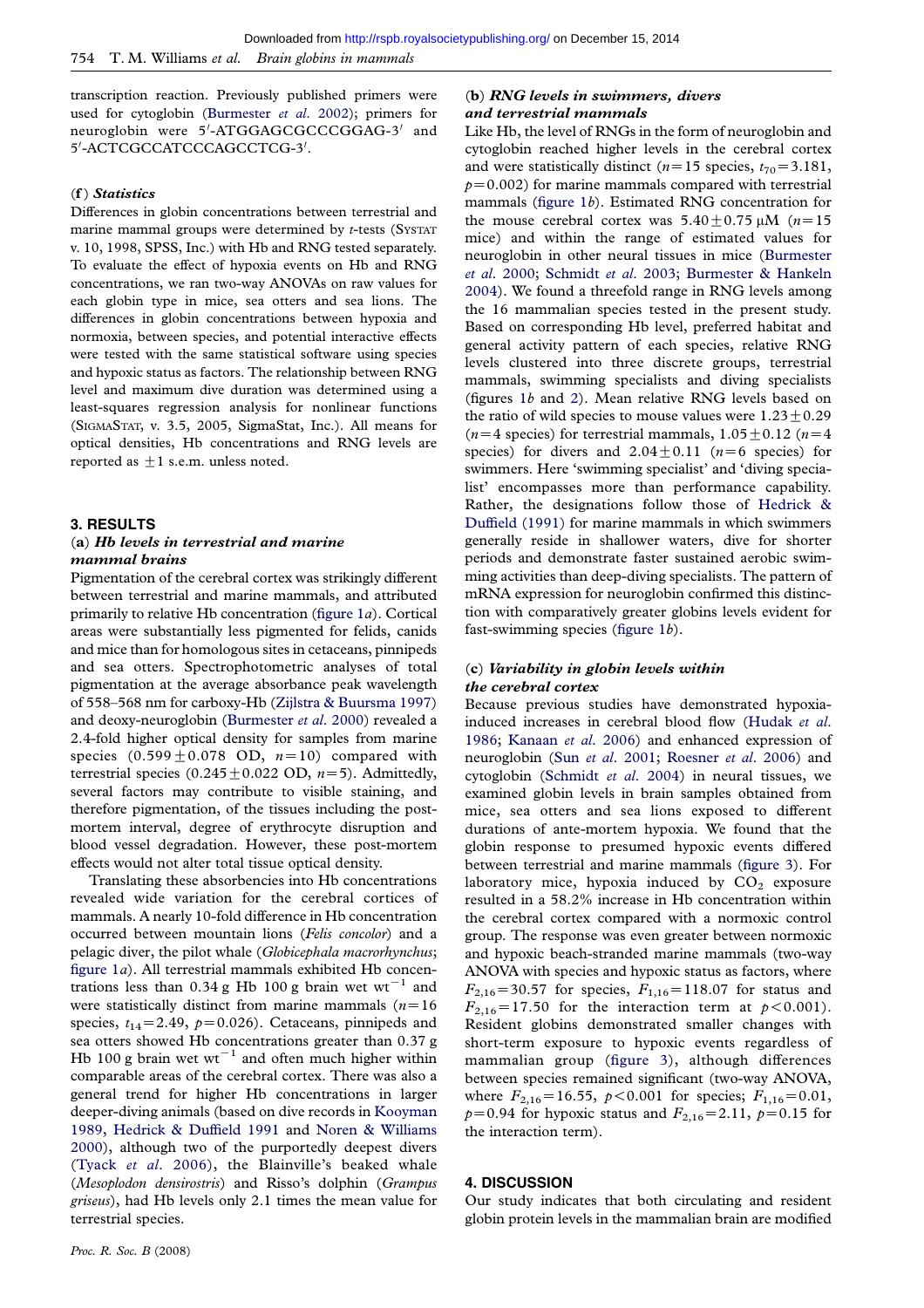<span id="page-4-0"></span>

Figure 1. The range of (a) Hb and (b) RNG levels in the mammalian cerebral cortex. Both globins varied among mammals according to preferred habitat (subdivided by the vertical lines). Species within habitat types are ordered according to the rank in globin value. Points and error bars denote the mean $\pm 1$  s.e.m. for terrestrial (open circles) and marine (closed circles) species. Numbers in parentheses indicate the number of individuals examined for each species. Inset photographs in  $(a)$  show the difference in pigmentation for a mid-coronal section of the cerebrum at the level of the longitudinal fissure for a representative terrestrial (coyote) and marine (sea lion) mammal. In  $(b)$ , the inset shows a representative mRNA expression analysis for terrestrial (green) and swimming (light blue) and diving (dark blue) species, where total RNA was isolated and subjected to RT-PCR with primers specific for neuroglobin.

by activity type, and are poised to provide complementary safety factors for defending against ischaemic–hypoxic injury. All marine species in this study showed elevated Hb concentrations when compared with terrestrial animals, with the largest deep-diving species representing the most extreme levels (figure 1). The second factor, an elevation in the concentration of RNG proteins, is demonstrated by comparing swimmers and divers (figures 1–4). On average, swimming specialists maintained RNG levels in the cerebral cortex that were 1.7–1.9 times higher than observed for most terrestrial or deep-diving specialists.

Differences in cerebrovascular morphology and physiology probably contributed to the variation in globin concentrations observed for marine and terrestrial species. Kerem & Elsner (1973) reported higher capillary densities and lower mean capillary distances within the cerebral cortex of phocid seals compared with terrestrial mammals including man, a cardiovascular adjustment typical of [exposure to chronic hy](#page-7-0)poxia (Kanaan et al. 2006). This morphological characteristic allows seals to achieve the same rate of oxygen supply to the brain as dogs but at lower blood oxygen gradients, thereby increasing cerebral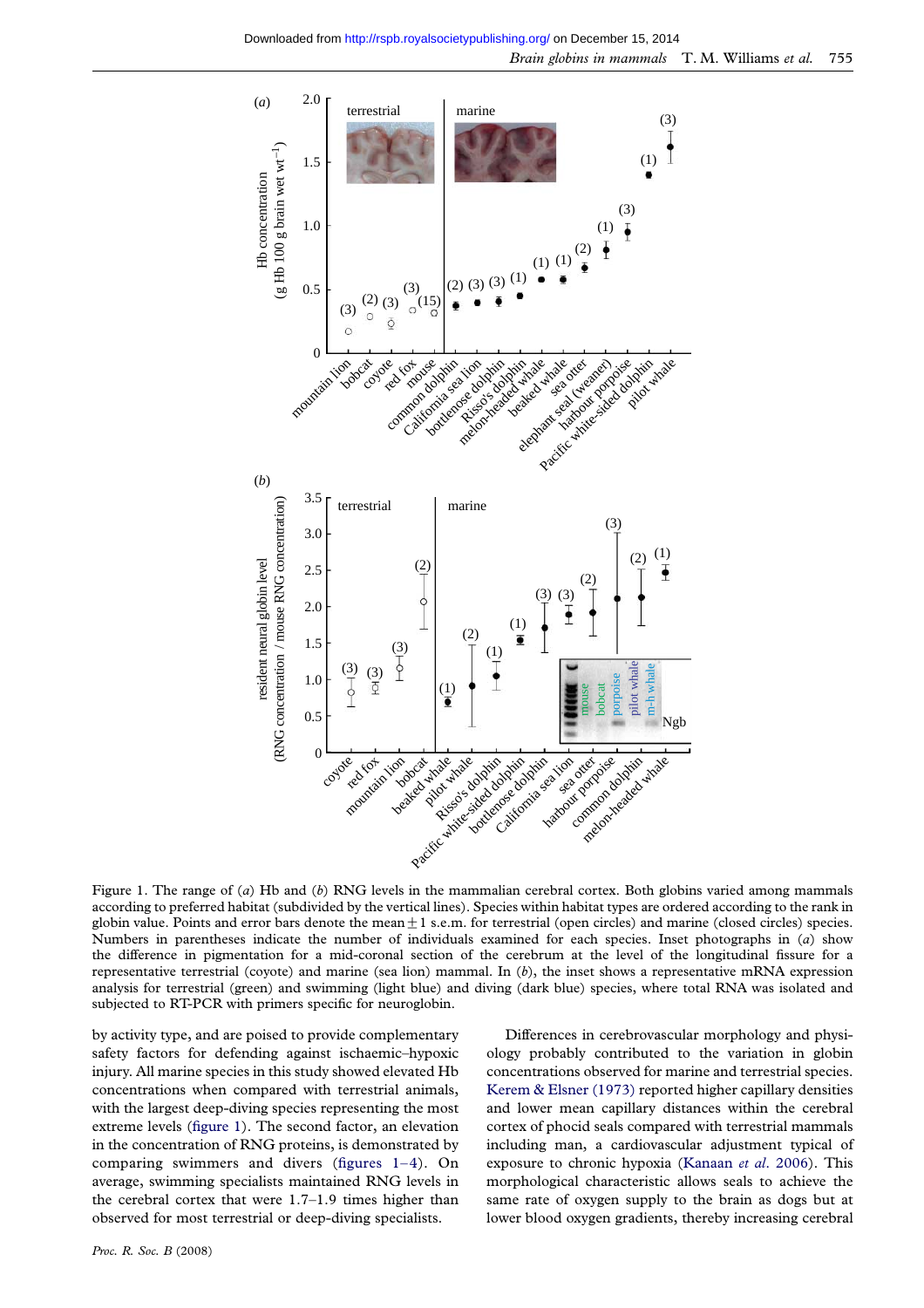<span id="page-5-0"></span>

Figure 2. Interrelationship between routine activity patterns and globin protein concentrations in the mammalian cerebral cortex. Relative RNG level and corresponding Hb concentration varied according to the preferred habitat and activity level for the species tested (n listed in table 1). Background colours separate groups according to the activity and habitat classifications as shown. Circles and lines represent means $\pm 1$  s.e.m. for each species. Terrestrial (green circles), marine divers (red circles) and marine swimmers (blue circles) are compared. Values for bobcat (Lynx rufus, Lr), mountain lion (Felis concolor, Fc), coyote (Canis latrans, Cl), fox (Vulpes fulva, Vf ), common dolphin (Delphinus delphis, Dd), sea lion (Zalophus californianus, Zc), bottlenose dolphin (Tursiops truncatus, Tt), melon-headed whale (Peponocephala electra, Pe), sea otter (Enhydra lutris, El), harbour porpoise (Phocoena [phocoen](#page-1-0)a, Pp), Risso's dolphin (Grampus griseus, Gg), beaked whale (Mesoplodon densirostris, Md), white-sided dolphin (Lagenorhynchus obliquidens, Lo) and pilot whale (Globicephala macrorhynchus, Gm) are shown.



Figure 3. The effect of an acute hypoxia event on circulating (solid bars) and resident (hatched bars) globin protein levels in the cerebral cortex. Terrestrial (mice) and marine (sea lion, sea otter) mammals are compared. Animals were exposed to normoxic (white bars) or hypoxic (black bars) conditions depending on manner of death before tissue collection (see §2). Bar and line height denote mean + 1 s.e.m. Numbers in parentheses indicate the number of animals. Statistical differences are presented in the text.

tolerance to hypoxia (Kerem & Elsner 1973). Based on figure 1, such a response appears graded among diving mammals, and was most evident for two pelagic cetaceans, the pilot whale and Pacific white-sided dolphin (Lagenorhynchus obliquidens[\). Furthermore, the](#page-7-0) response is [inducibl](#page-4-0)e with marine species demonstrating comparatively larger increases in Hb concentrations with hypoxia (figure 3).

Among marine mammals, the variation in globin levels for swimmers and divers also reflects the haematological

and rheological trade-offs for aquatic performance. Haematological characteristics of deep-diving specialists facilitate oxygen storage in the blood through increased haematocrits, which concomitantly restricts fast-sustained swimming behaviour due to elevated blood viscosity (Hedrick & Duffield 1991). Conversely, swimming specialists optimize oxygen transport through lower haematocrits but display comparatively limited diving ability. A similar mechanism appears to affect the [deposition of globins in the](#page-7-0) cerebral cortex of marine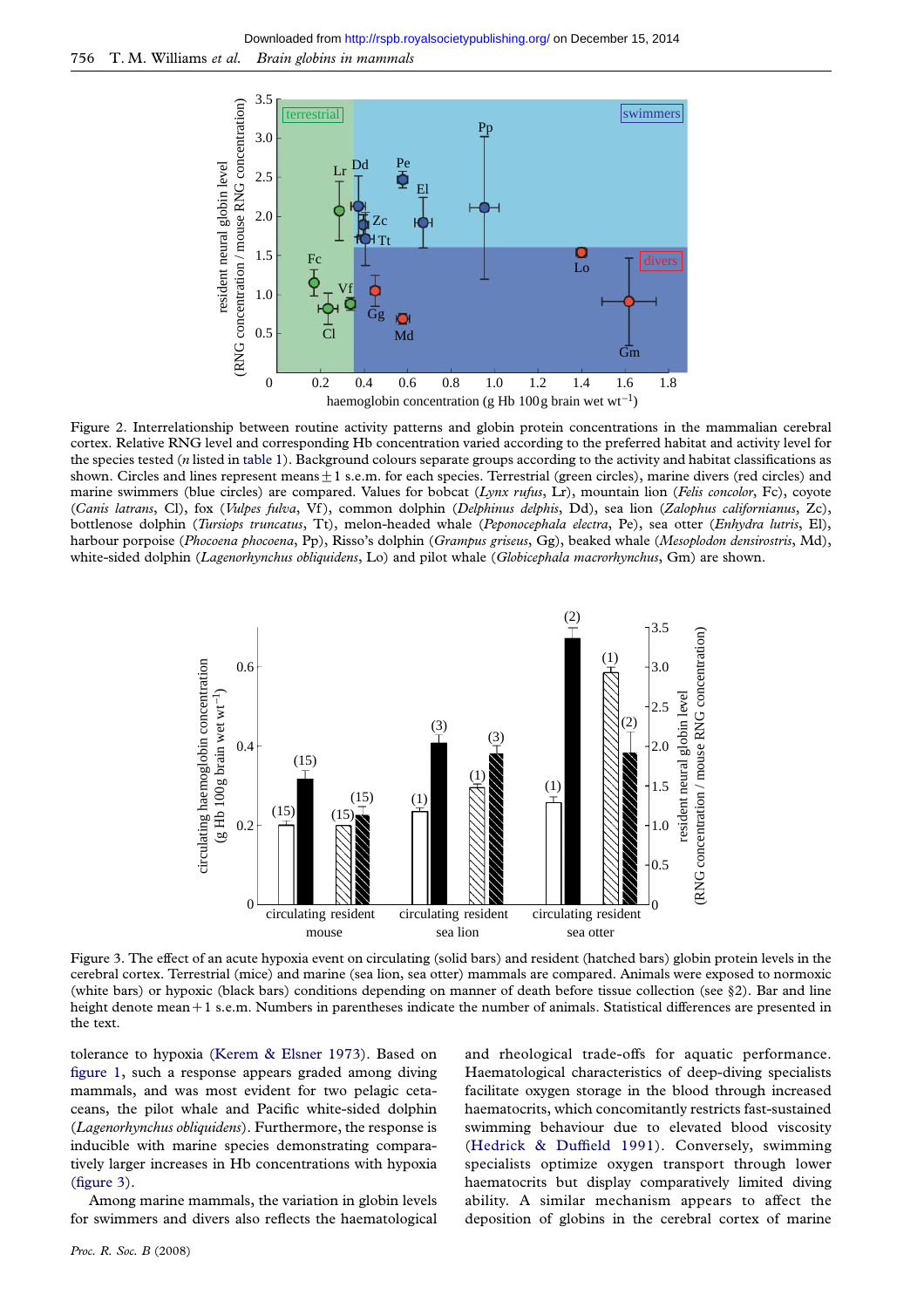

Figure 4. Relative RNG concentration in relation to maximum breath-hold duration in mammals. Circles and lines represent means $\pm 1$  s.e.m. for swimming (blue) and diving (red) specialists. The blue line is the least-squares curvilinear regression as described in the panel and the green horizontal line shows mean RNG and breath-hold capability for terrestrial mammals. Data for RNG levels are from figure 1b for the mammalian cerebral cortex; dive durations are from previously reported maximum values (Kooyman 1989; Hedrick & Duffield 1991; Neal 1997; Noren & Williams 2000).

[mamma](#page-4-0)ls; deep divers preferentially rely on circulating globins in the brain while faster swimming coast[al species](#page-7-0) [use](#page-7-0) [e](#page-7-0)n[hanced](#page-7-0) [RNG](#page-7-0) [stores](#page-7-0) [\(figure](#page-7-0) 2[\),](#page-7-0) [perhaps](#page-7-0) [to](#page-7-0) [overcome](#page-7-0) [the](#page-7-0) [haematoc](#page-7-0)rit shortfall. Thus, we find that RNG concentration is inversely related to maximum dive duration in marine mammals (figure 4).

The effect of activity pat[terns on](#page-5-0) globin levels may also explain an interesting exception among terrestrial mammals. The bobcat (Lynx rufus) showed a mean relative RNG level of  $2.07\pm0.38$  that was the highest among terrestrial mammals and comparable with those of swimming specialists (figure 1*b*). Admittedly a poor diver, the bobcat is an ambush predator that relies on sprinting activity to capture prey (Sunquist & Sunquist 2002). In comparison, highly aerobic terrestrial species exemplified by canids (Schmidt-[Nielsen 2](#page-4-0)001) exhibited the lowest brain RNG levels, averaging half that of bobcats (figure 1b). Based on this, it is intri[guing to consider possible](#page-7-0) interrelationships between routine activities (e.g. sprinting versus endurance [and diving versus swimm](#page-7-0)ing), tissue-specific globin concentrations (circulating versus resident)[, and co](#page-4-0)rresponding levels of neuroprotection of the brain.

What are the specific benefits provided by elevated globin proteins in the cerebral cortex? The advantage of Hb as a deliverer of oxygen to neural tissues is straightforward (Kerem & Elsner 1973). Conversely, the exact physiological roles of neuroglobin and cytoglobin have not been discerned, although several functional characteristics suggest advantages for highly active mammals. Rather t[han serving as an oxy](#page-7-0)gen store per se, the oxygen-binding characteristics (Trent et al. 2001) and low tissue concentrations of neuroglobin indicate a function in scavenging reactive oxygen and nitrogen groups and subsequent defence against cellular damage during hypoxia (Fago et al. 2004b). [Cytoglobin, throug](#page-7-0)h its ubiquitous presence (Burmester et al. 2002) and high oxygen affinity, which mimics myoglobin (Fago et al. 2004a), indicates a role in facilitating oxygen transfer and storage (Fago et al. 2[004](#page-7-0)b; [Hankeln](#page-7-0) et al. 2005). Because hypoxia can upregulate the

expression of RNGs (Sun et al. 2001; Schmidt et al. 2004; [Roesner](http://rspb.royalsocietypublishing.org/) et al. 2006), activities associated with acute decreases in blood oxygen levels, such as sprinting by runners and swimmers or prolonged diving by marine mammals would also [result in physiological conditions that](#page-7-0) [improve the oxygen st](#page-7-0)orage capacity of both globins (Fago et al. 2004b; Hankeln et al. 2005).

In view of these findings, we propose that the immediate, general response of marine mammals to reduced access to air upon submergence is enh[anced](#page-7-0) [delivery of oxygen through ci](#page-7-0)rculating globins in the intracranial vasculature. By maintaining (Zapol et al. 1979) or increasing (figure 3) an exceptionally rich (Kooyman 1989; Hedrick & Duffield 1991) circulating Hb pool, delivery of oxygen to the brain can be preserved despite low blood oxygen partial pressures. [However, this](#page-7-0) [respo](#page-7-0)nse is limited in [highly ac](#page-5-0)tive species due to the [negative impact](#page-7-0) [of elevated haematocrits o](#page-7-0)n optimum oxygen transport (Hedrick & Duffield 1991). We suggest that within the mammalian brain, resident globins provide a second level of support by facilitating the movement of oxygen from blood to neural tissues against a progressively lower oxygen gra[dient, a mechanism simil](#page-7-0)ar to that of myoglobin (Davis & Kanatous 1999). Both levels of defence appear sensitive to hypoxia (Sun et al. 2001; Schmidt et al. 2004; Roesner et al. 2006; figure 3), which in the case of neuroglobin may prevent tissue damage during exten[ded dives.](#page-7-0)

The globin protein safeguards desc[ribed here comp](#page-7-0)[lement other protective mechanisms includ](#page-7-0)[ing brain](#page-5-0) cooling (Odden et al. 1999) and concomitant declines in tissue metabolism (Hochachka & Somero 2002) proposed for diving seals. Furthermore, they provide new insights regarding parallel cerebral safeguards for ischaemic– [hypoxic brain injury](#page-7-0) from accidents or disease. Induction of RNGs, parti[cularly neuroglobin, has been](#page-7-0) associated with neuronal survival following cerebrovascular accidents such as stroke (Sun et al. 2003). We find that when the mammalian brain is challenged by intermittent periods of hypoxia, as occurs in diving seals and whales, the adaptive evolutionary solution has been modification of both the presence and concen[tration of circu](#page-7-0)lating and resident globin proteins. Whether body size, phylogenetic history, habitat preference or activity level act independently or synergistically to alter this adaptive response remains to be determined. Regardless, the variability in globin levels observed for non-domestic species illustrates the capacity of mammalian neural tissue to protect itself under extreme environmental challenges. Rather than a single unified response, interrelated safety mechanisms mediated by an array of globin proteins may be mobilized. To varying degrees, the presence of each globin in the mammalian brain appears malleable, leading to the prospect of novel, comparative approaches for investigating as well as preventing oxygen-mediated neural injury in humans and other animals.

We gratefully acknowledge support by the following grants: Office of Naval Research (N00014-05-1-0808, T.M.W.), NSF-Polar Programs (OPP-9614857, T.M.W.), NIH (EB02056, R.A.G., D.S.K.) and NOAA Prescott Program (NA03NMF4390445, W.A.M., D.A.P.). We also thank R. Weber, R. Franks, J. Estes and several anonymous reviewers for their constructive advice. We also appreciate the assistance with tissue collection by A. Fisher, A. Schneider, E. Wheeler and T. Zabka.